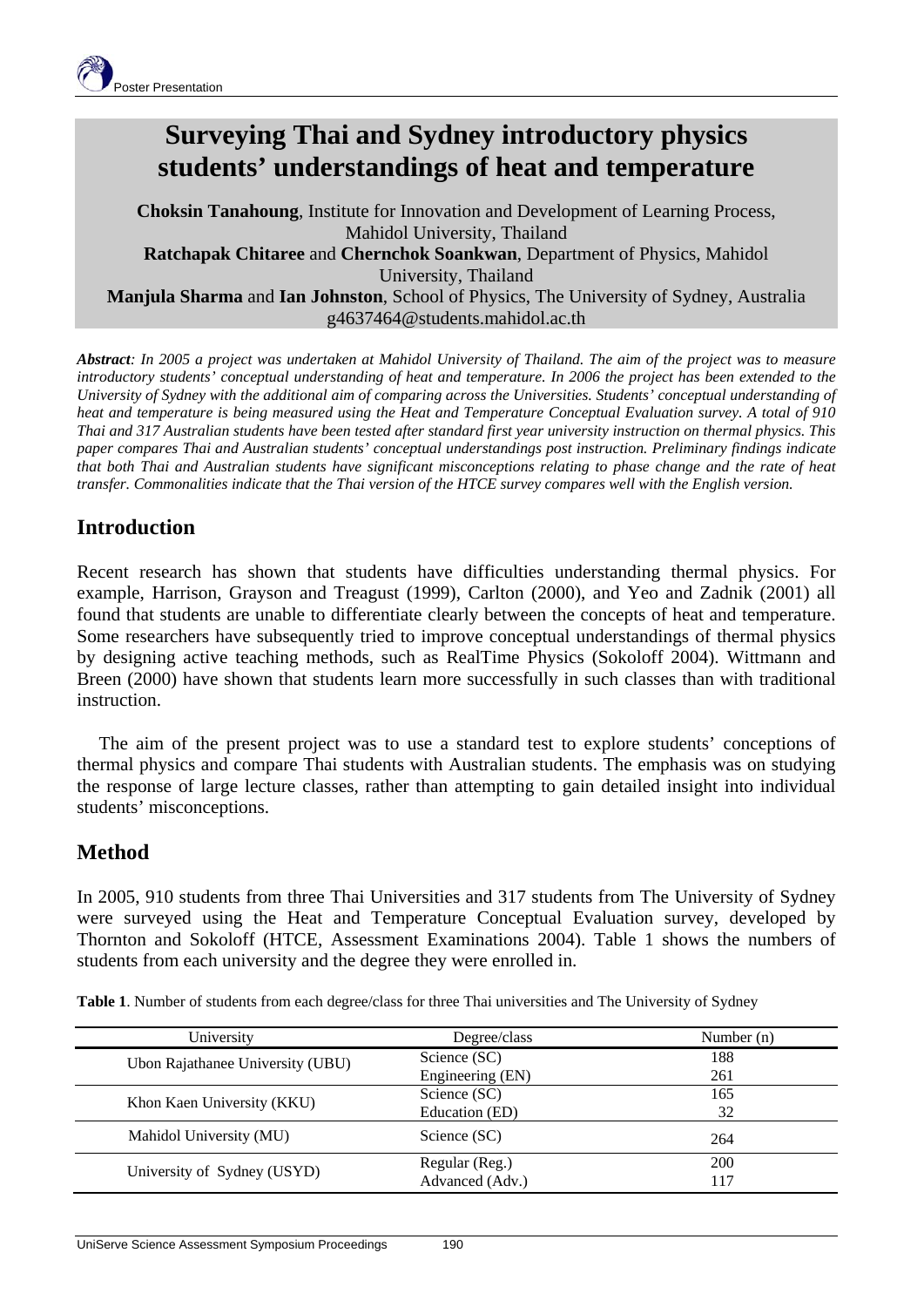It is worth noting that Mahidol University (MU) is a large metropolitan university in Bangkok, with roughly 12000 students. Khon Kaen University (KKU) is in a large provincial city with 10000 students. Ubon Rajathanee University (UBU) is in a smallish provincial city and has 4400 students. For comparison, the University of Sydney (USYD) is also a large metropolitan university with some 30000 students.

In all cases the survey was administered *post instruction*, within two weeks of the end of lectures. However, Thai students were administered a Thai language version and the Sydney students an English version. The Thai version was translated by the authors of this paper. Both Thai and Sydney students were taught by traditional teaching methods, although there were some differences in the teaching techniques. For example, in-class demonstrations were used in Sydney but no demonstrations in Thailand.

#### **The conceptual test**

The HTCE survey is a 28 item, multiple choice survey dealing with some basic concepts related to thermal physics. One item requires students to draw a graph (item 24) and has been removed from the analysis. This test takes about 40 minutes to complete. For this research, the questions on the HTCE survey are divided into eight "conceptions" (see Table 2).

**Table 2**. Categories of conceptions

| Conceptions               | <b>Question Numbers</b> |
|---------------------------|-------------------------|
| 1. Heat and temperature   | 1, 2, 3, 4              |
| 2. Rate of cooling        | 5, 6, 7                 |
| 3. Calorimetery           | 8, 9                    |
| 4. Rate of heat transfer  | 10, 11                  |
| 5. Perception of hotness  | 12, 13, 14, 15          |
| 6. Specific heat capacity | 16, 17, 18, 19          |
| 7. Change of phase        | 20, 21, 22, 23, 25      |
| 8. Thermal conductivity   | 26, 27, 28              |





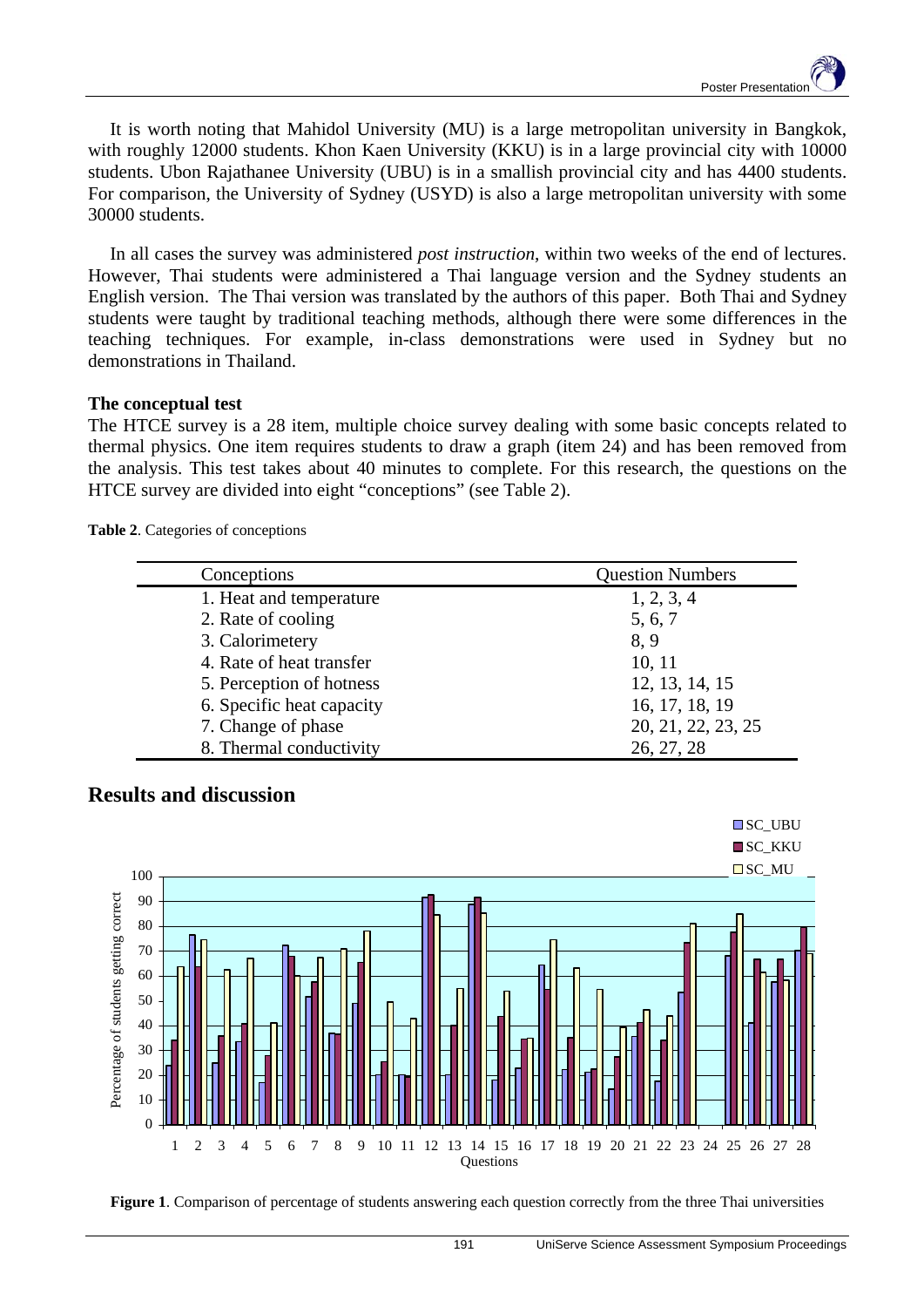Figure 1 shows the percentage of science students answering each question correctly from the three Thai universities. Only students who completed the survey are included (see Table 1).

It can be seen that students from MU provide more correct answers for most questions, followed by KKU and then UBU. There are some questions in which students from UBU do better such as questions 2 and 6. Students from KKU do best on questions 12, 14, 26, 27 and 28. The mean test score of science students from MU is the highest (61.8%), followed by KKU (51.2%) then UBU (41.9%). A chi squared test on the different multiple choice items of all 27 questions separately, shows that students exhibit different understandings at different universities, as evidenced by a statistically significant difference between the distributions of multiple choices items chosen.



**Figure 2**. Comparison of conceptions between three Thai universities, numbers show the percentage of students who provided correct answers for all questions for a particular conception.

Figure 2 shows the same data rearranged to display how well the 8 individual "conceptions" were understood. In this bar graph, only students who got *all questions for a concept correct* were counted as having understood that concept.

As expected, the earlier pattern is repeated, students from MU understand more concepts, followed by KKU then UBU. It is only the eighth concept (thermal conductivity) for which the percentage of students from KKU is the highest. The result indicates that most science students have misconceptions. Most problematic are the rate of cooling (concept 2), specific heat capacity (concept 6), and change of phase (concept 7). This study also indicates that students at the different universities are at different stages of conceptual development. For a discussion of theories of conceptual development and conceptual change see Chi, Slotta and de Leeuw (1994) and Duit and Treagust (1998).

#### **International comparison**

In order to relate Thai and Australian students, we have chosen science students from MU and students in the *Regular stream* of first year physics from the University of Sydney (USYD). At USYD, students doing mainstream physics are divided into an Advanced stream (students who have done senior high school physics and are high achieving students) and a Regular stream (students who have done well in senior high school physics).

The reason for comparing science students at MU with the Regular stream from USYD is that there are similar numbers of students in the two groups ( $n = 200$  for Regular students at USYD and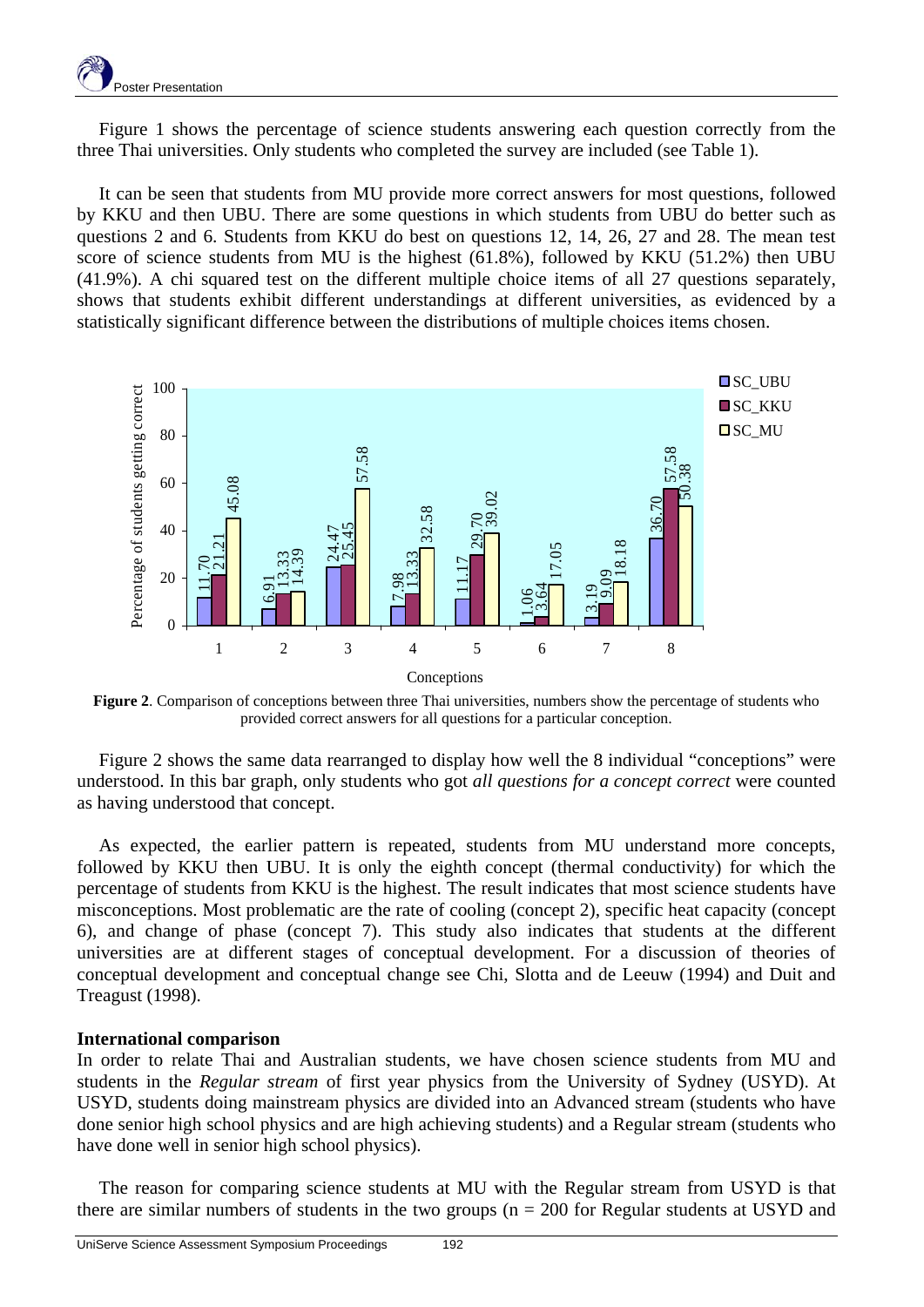264 for science students at MU), and they have similar background knowledge (mean score on the HTCE survey for USYD is 68.9% and for MU is 61.7%).

Figure 3 shows the percentage of students answering each question correctly from MU and USYD. It is clear that students from USYD provide more correct answers than MU for most questions, though there are some questions in which students from MU do better (questions 21, 23 and 25).



**Figure 3**. Percentage of Science students at Mahidol University and Regular students at University of Sydney answering each question correctly

From the results, most science students from MU and USYD have difficulty answering questions 10, 11, 20, 21 and 22. Question 10 has the smallest difference in the percentages of students giving the correct answer. Again a chi squared test was performed on the multiple choice items of all questions separately. This showed that, students in the two groups exhibited different understandings for all questions except 9 and 10.



**Figure 4**. Comparison of conceptions between Science students at Mahidol University and Regular students at University of Sydney